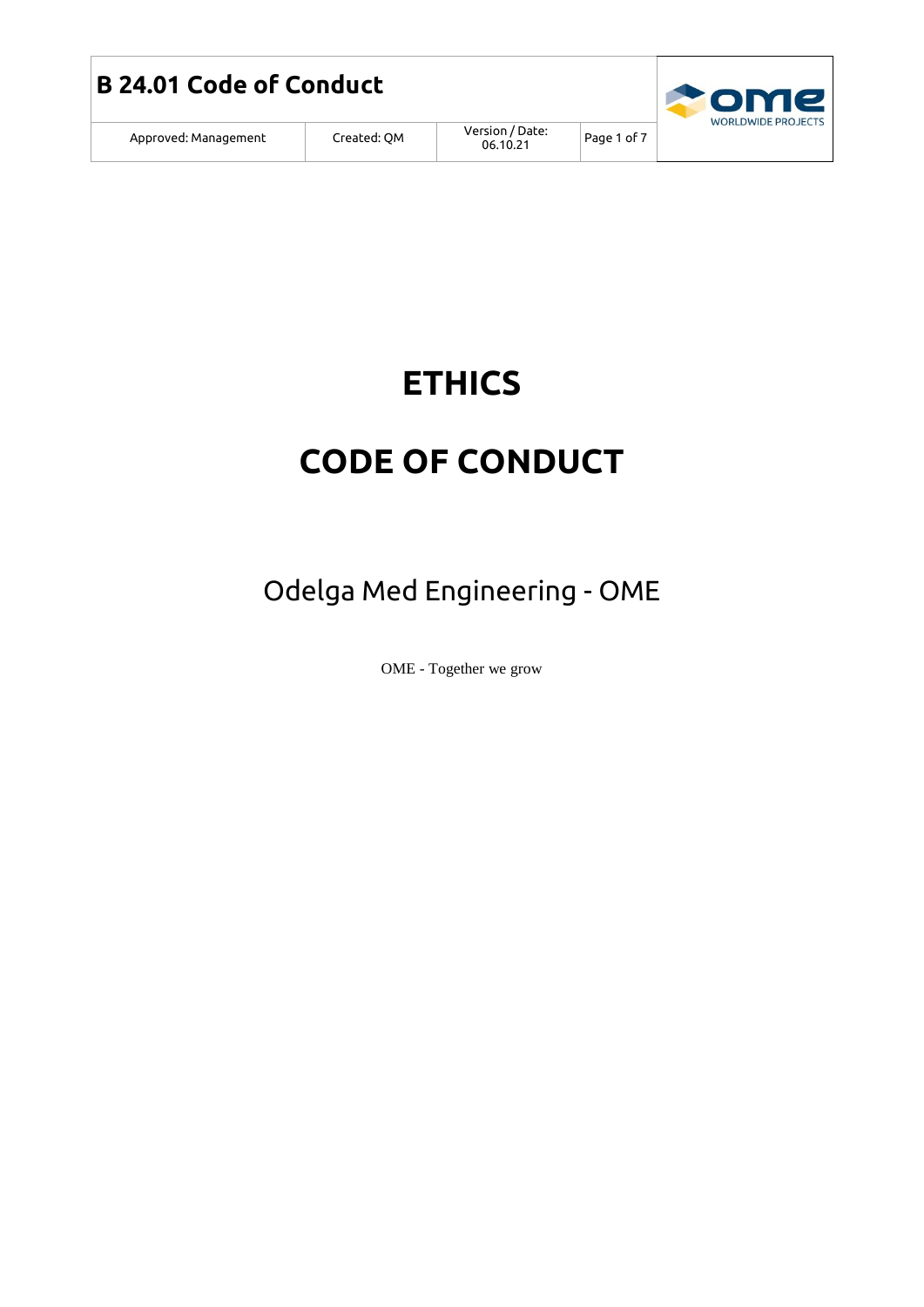|  | <b>B 24.01 Code of Conduct</b> |
|--|--------------------------------|
|  |                                |



Approved: Management | Created: QM

Version / Date: Page 2 of 7

Content:

| <b>INTRODUCTION</b> |                                                      | 3                         |
|---------------------|------------------------------------------------------|---------------------------|
|                     | <b>PRINCIPLES OF ACTION</b>                          | 3                         |
| 1.                  | <b>INTEGRITY</b>                                     | 3                         |
| 1.1.                | Compliance with the Law                              | $\ensuremath{\mathsf{3}}$ |
| 1.2.                | Loyalty                                              | $\ensuremath{\mathsf{3}}$ |
| 1.3.                | Avoiding conflicts of interest                       | $\mathsf 3$               |
| 1.4.                | Gifts                                                | $\ensuremath{\mathsf{3}}$ |
| 1.5.                | Avoiding bribery                                     | $\ensuremath{\mathsf{3}}$ |
| 1.6.                | Fair competition                                     | 4                         |
| 1.7.                | Tax liability                                        | 4                         |
| 1.8.                | Money laundering and dealing in stolen goods         | 4                         |
| 1.9.                | Confidentiality and data protection                  | 4                         |
| 1.10.               | Agents / Brokers / Consultants                       | 4                         |
| 1.11.               | Uncovering and disclosure of secrets                 | 4                         |
| 1.12.               | Intellectual and industrial property                 | 4                         |
| 2.                  | <b>PROFESSIONALISM</b>                               | 5                         |
| 2.1.                | Quality and innovation                               | 5                         |
| 2.2.                | Customer oriented                                    | 5                         |
| 2.3.                | Use and protection of Company tools                  | 5                         |
| 2.4.                | Use of information and communication technology      | 5                         |
| 2.5.                | Relations with collaborating companies and suppliers | 5                         |
| 2.6.                | Transparency                                         | 5                         |
| 2.7.                | Training                                             | 5                         |
| 3.                  | <b>RESPECT</b>                                       | 6                         |
| 3.1.                | Respect for people                                   | $\boldsymbol{6}$          |
| 3.2.                | Equal opportunities                                  | $\boldsymbol{6}$          |
| 3.3.                | Workplace health and safety                          | 6                         |
| 3.4.                | Child labour and forced labour                       | 6                         |
| 3.5.                | Non-discrimination and respect for human rights      | $\boldsymbol{6}$          |
| 3.6.                | The environment                                      | 6                         |
|                     | <b>NON-COMPLIANCE</b>                                | 7                         |
| <b>PUBLICITY</b>    |                                                      | $\overline{7}$            |
| <b>FORCE</b>        |                                                      | $\overline{7}$            |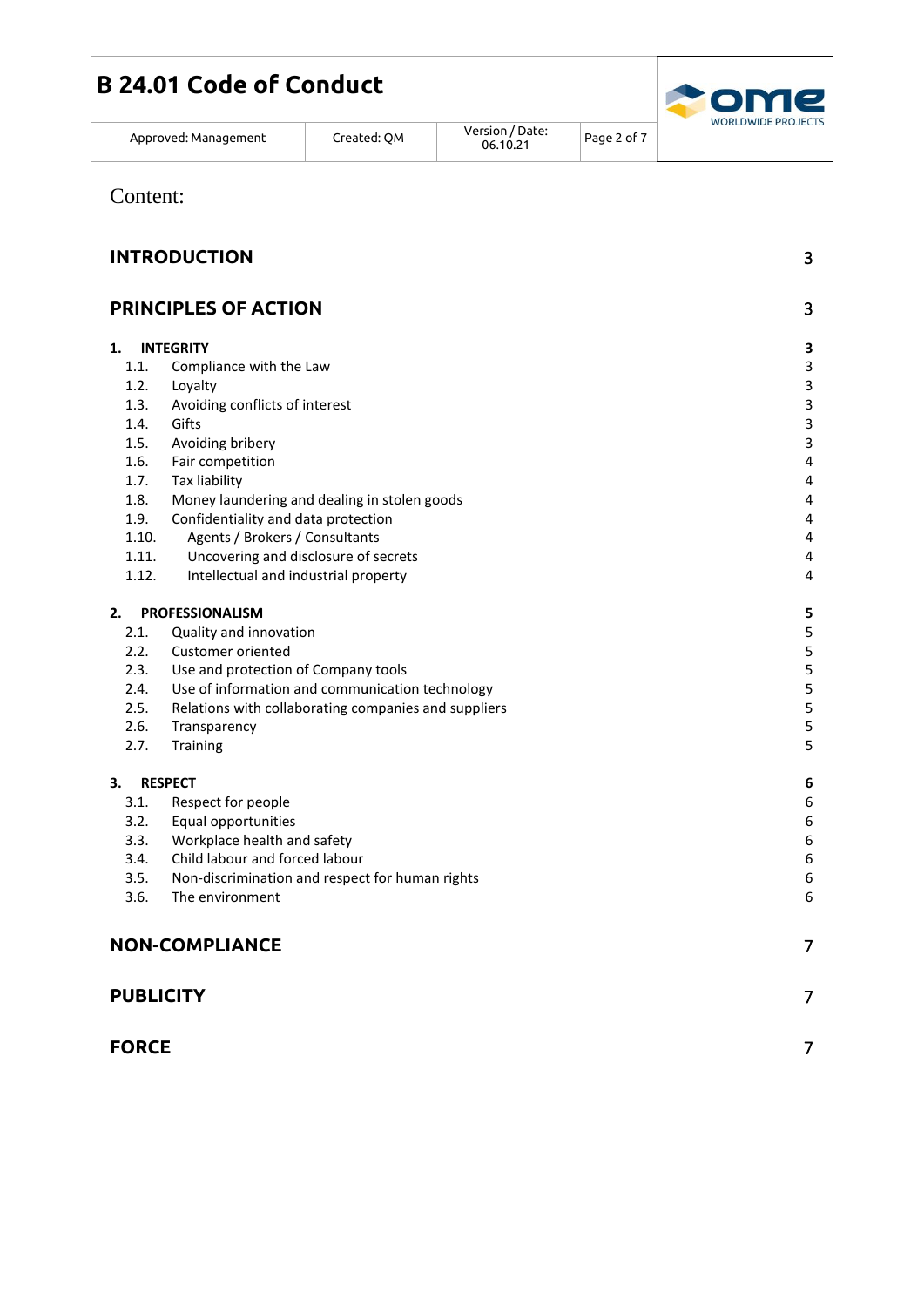|  | Approved: Management |
|--|----------------------|
|--|----------------------|

## <span id="page-2-0"></span>**Introduction**

Odelga Med Engineering (OME) is the Austrian subsidiary of Makiber, Spain, which in turn belongs to ACS Group.

As member of the ACS Group, OME shares its ethical principles and corporate culture. This Code of Conduct describes the principles and guidelines that are to be followed by all employees in all areas in which they represent OME.

OME requires the companies with which it does business to act in accordance with comparable ethical principles based on internationally agreed values and to comply with applicable laws in their respective activities.

## <span id="page-2-1"></span>**PRINCIPLES OF ACTION**

The fundamental principles of action for the ACS Group, and therefore for OME, are integrity, professionalism and respect. These are described in more detail below and supplemented by further principles:

#### <span id="page-2-2"></span>1. INTEGRITY

OME fosters among its employees the recognition of behaviours that are in keeping with ethical principles of loyalty and good faith.

#### 1.1. Compliance with the Law

<span id="page-2-3"></span>OME demands from all its employees' strict compliance with the laws applicable in all the areas and countries in which it develops its activities.

1.2. Loyalty

<span id="page-2-4"></span>All workers, in the performance of their responsibilities, will act with loyalty and looking out for the protection of the interests of OME.

1.3. Avoiding conflicts of interest

<span id="page-2-5"></span>All employees must avoid situations which could lead to a conflict of their personal interest with that of the Company.

Any possible conflicts of interest must be reported to a superior immediately.

1.4. Gifts

<span id="page-2-6"></span>In general, it is not allowed at OME, to accept or offer invitations and/or gifts, unless they are appropriate per use and custom and do not entail compensation or preferential treatment.

1.5. Avoiding bribery

<span id="page-2-7"></span>In respect of individuals or public authorities and officers, it is prohibited for OME employees to promise, grant, offer, request, accept or receive unjustified advantages or benefits and/or anything outside market usage, to obtain favourable treatment in contracting or which may alter the development of the sales, administrative or professional relations in which they are involved.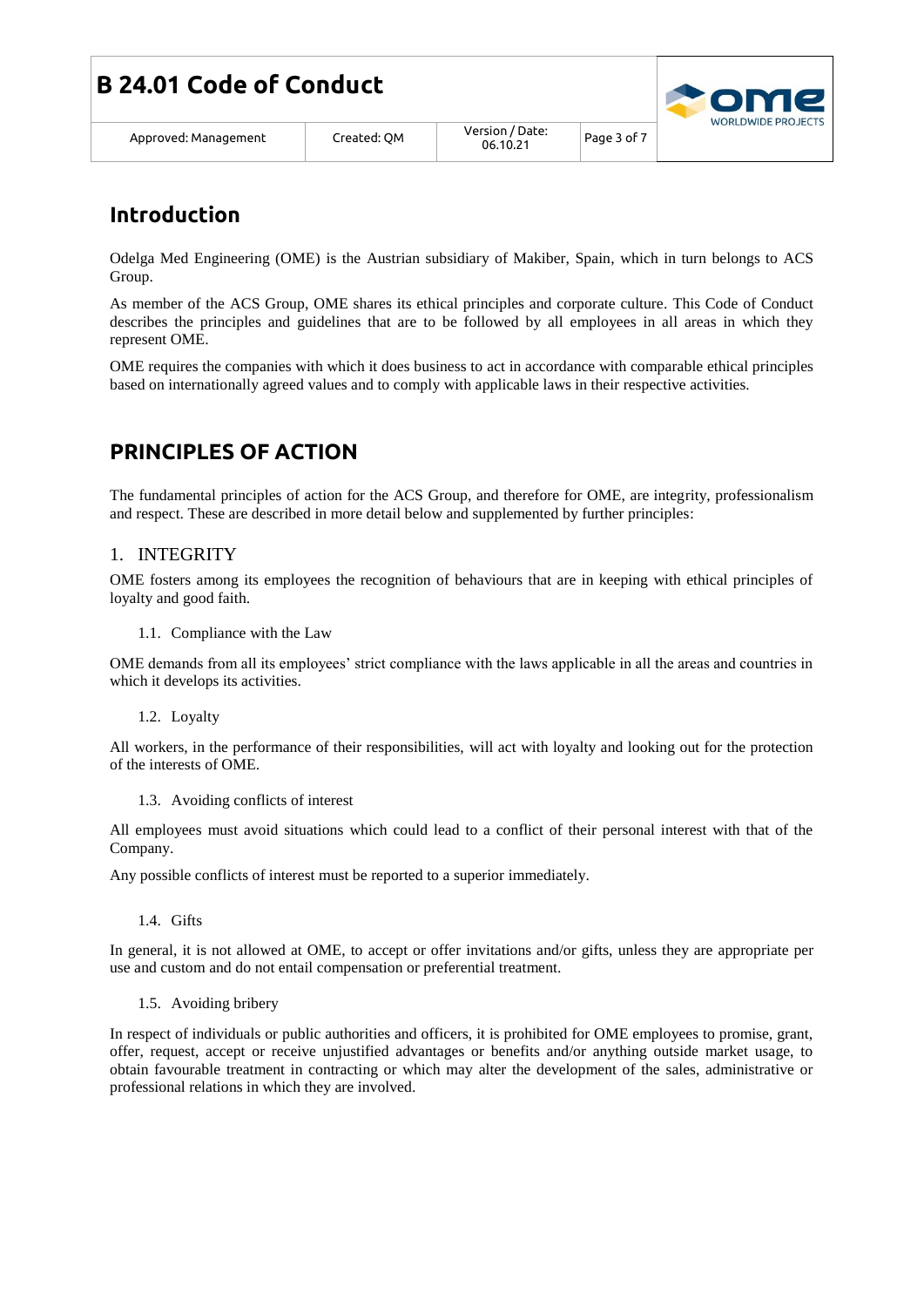| <b>B 24.01 Code of Conduct</b> |  |
|--------------------------------|--|
|--------------------------------|--|



| Approved: Managemen |
|---------------------|
|                     |

1.6. Fair competition

<span id="page-3-0"></span>OME complies with the procedures established in terms of fair competition, avoiding collusion with competitors, provisions to exclude people or groups of people, fraudulent or deceitful conduct targeting the competition.

All OME employees shall comply with the principle of fair treatment of those relating with the Company.

1.7. Tax liability

<span id="page-3-1"></span>OME undertakes to comply with the tax regulations in force in every country or territory in which it is present, avoiding the concealment of relevant information, the illegal avoidance of paying taxes or the obtainment of undue tax benefits.

OME employees shall collaborate with the tax authorities to furnish the requisite tax reports pursuant to the laws in force.

1.8. Money laundering and dealing in stolen goods

<span id="page-3-2"></span>OME adopts all the necessary measures to prevent money laundering within the scope of its activities.

1.9. Confidentiality and data protection

<span id="page-3-3"></span>Any information on sales activities, as well as any other personal data on OME, its customers, collaborators, contractors, subcontractors and/or suppliers that is not in the public domain or generally known, must be treated confidentially, unless disclosure is required by court authorities.

All employees shall observe a strict duty of keeping permanently confidential any information which if disclosed or publicised could affect the interests of OME and are subject to the Confidentiality Policy and the Privacy Policy for OME Employees.

1.10. Agents / Brokers / Consultants

<span id="page-3-4"></span>Contracting of Agents / Brokers / Consultants must comply with the Law and their remuneration must be suited to the services rendered and must not serve to obtain privileges or advantages that are not permitted.

1.11. Uncovering and disclosure of secrets

<span id="page-3-5"></span>OME employees shall safeguard Company secrets, preventing the disclosure, assignment or dissemination thereof.

#### 1.12.Intellectual and industrial property

<span id="page-3-6"></span>OME employees shall respect own and third-party intellectual and industrial property rights by using illustrations, patents, trademarks, utility models, domains, protected works, software, designs, drawings, technical documentation, etc. only in a lawful manner.

OME employees shall follow the rules and procedures regarding intellectual and industrial property in order not to infringe third-party rights. The use of third-party intellectual or industrial property without the corresponding licence or authorisation of use is prohibited.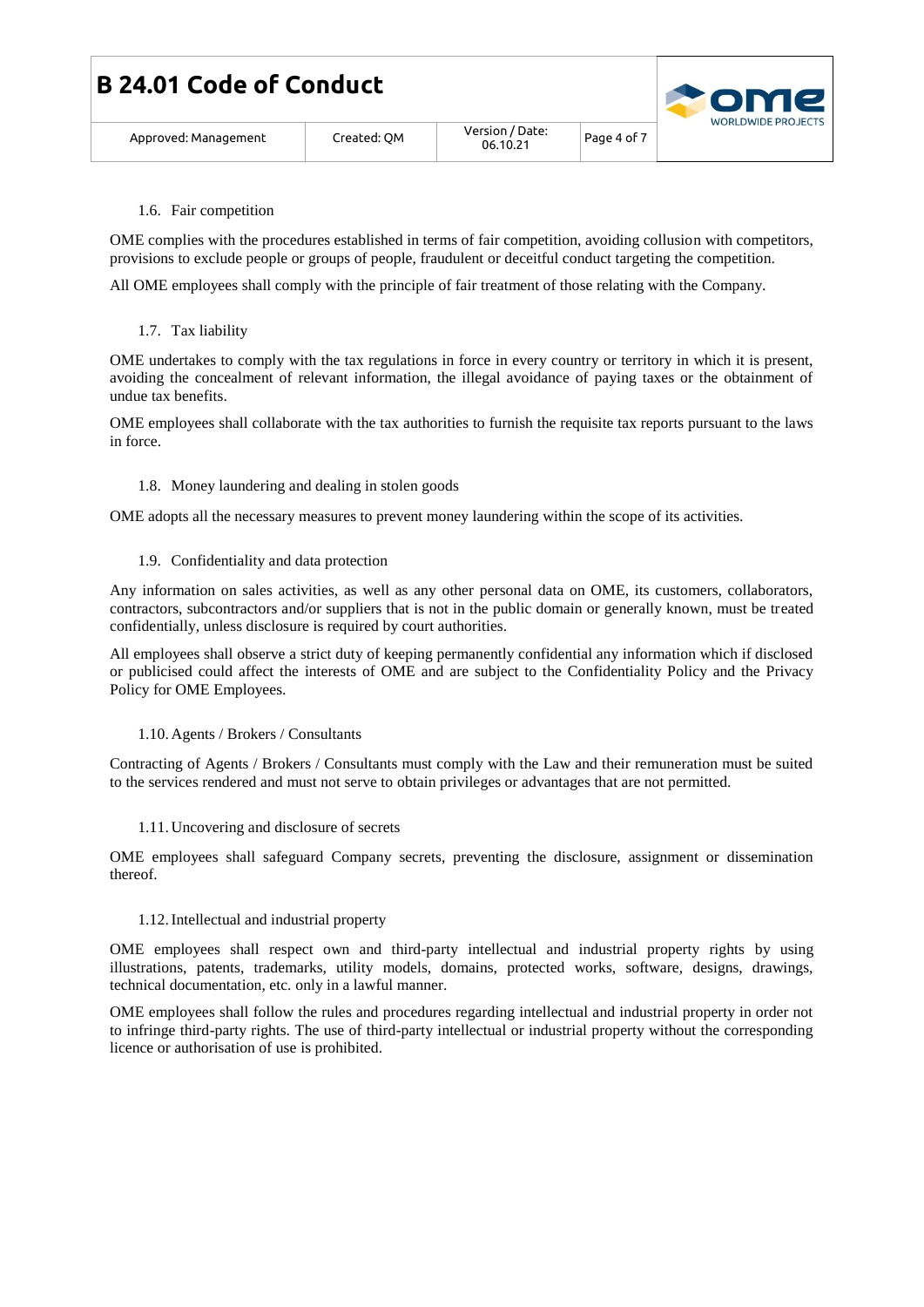|  | <b>B 24.01 Code of Conduct</b> |
|--|--------------------------------|
|  |                                |

Approved: Management Created: QM Version / Date:

#### <span id="page-4-0"></span>2. PROFESSIONALISM

The employees and senior executives of OME must stand out for their professionalism based on efficient action, focusing on excellence and service quality.

In this respect, their behaviour has to be based on the following principles:

#### 2.1. Quality and innovation

<span id="page-4-1"></span>OME undertakes to provide maximum quality in its products and services. It shall also provide its employees with the necessary resources for their innovation, development and ongoing improvement to achieve maximum quality with profitability criteria.

#### <span id="page-4-2"></span>2.2. Customer oriented

All OME employees shall put forth their best collaboration, professionalism and willingness to provide service to seek their customers' satisfaction. They shall also try to satisfy their customers' expectations and strive to anticipate and be aware of their needs.

#### 2.3. Use and protection of Company tools

<span id="page-4-3"></span>OME shall provide its employees with the necessary tools to carry out their work and it undertakes to furnish the adequate means to protect and safeguard them. All employees will use them responsibly and in a manner suited to the development of their activity, and they are in charge of protecting and preserving them from damage, loss, theft or illegal use.

#### 2.4. Use of information and communication technology

<span id="page-4-4"></span>Employees shall use the means provided to them by OME exclusively to perform their work. All employees are subject to OME'S Policy on the Use of Information and Communication Technology.

<span id="page-4-5"></span>2.5. Relations with collaborating companies and suppliers

OME considers its suppliers and collaborating companies as essential parties for the attainment of its goals of growth, profitability and enhancement of service quality, seeking to establish with them stable relationships based on trust and mutual benefits.

All OME employees participating in the selection of contractors, suppliers and external collaborators have the obligation of acting in an unbiased and objective manner, applying criteria of quality and cost and avoiding the collusion of their personal interests with those of the Company.

#### 2.6. Transparency

<span id="page-4-6"></span>All employees must furnish truthful, relevant, complete and timely information on the progress of activities related to their performance or area of competence.

2.7. Training

<span id="page-4-7"></span>OME undertakes to maintain a training policy geared to the learning and personal and professional development of its employees to achieve the highest returns, quality and satisfaction in the performance of their functions.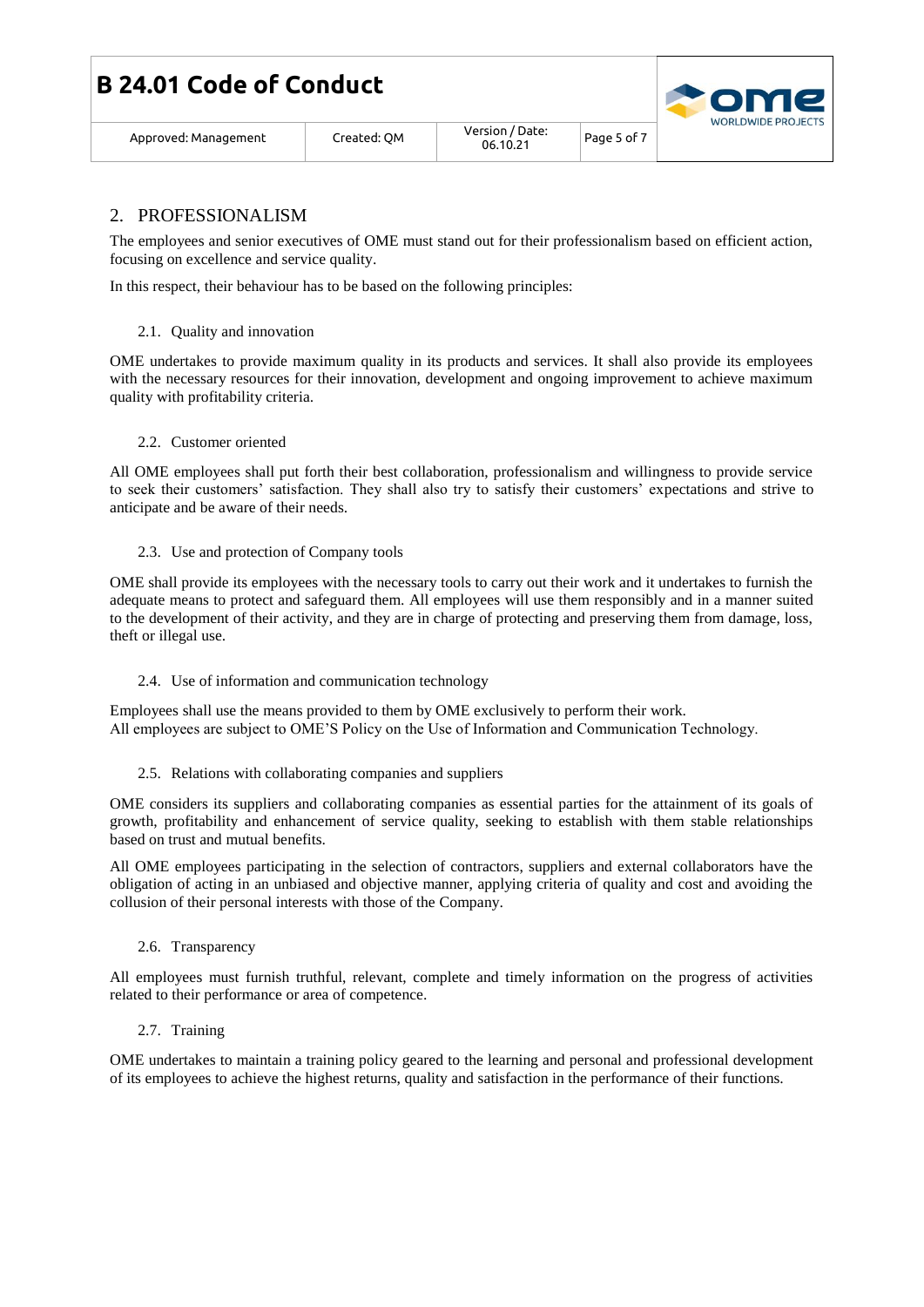|  |  |  | <b>B 24.01 Code of Conduct</b> |  |  |
|--|--|--|--------------------------------|--|--|
|--|--|--|--------------------------------|--|--|



Approved: Management Created: QM Version / Date:

#### <span id="page-5-0"></span>3. RESPECT

OME assumes the commitment of acting always in accordance with the United Nations World Pact, to which it has adhered since the beginning, the goal of which is the adoption of universal principles in the fields of human and labour rights and the protection of the environment. Also, OME undertakes to act responsibly and diligently with the purpose of identifying, preventing, mitigating and responding to any negative consequences of its activities. The relations between OME and its employees and of employees with each other shall be based in compliance with the following commitments:

#### 3.1. Respect for people

<span id="page-5-1"></span>Any actions by OME and its employees shall scrupulously respect the Human Rights and Public Freedoms included in the Universal Declaration of Human rights, specifically in the United Nations Ruggie Report on "Guiding Principles on Business and Human Rights."

#### 3.2. Equal opportunities

<span id="page-5-2"></span>OME fosters the professional and personal development of all its employees, ensuring equal opportunities through its policies. The selection and promotion of OME employees is grounded on objective criteria of merit and capacity.

3.3. Workplace health and safety

<span id="page-5-3"></span>OME avoids personal risks by implementing measures for the prevention of labour risks and respecting the applicable regulations in this matter at all the places where it develops its activities and fosters the health of its employees.

Every individual is responsible for avoiding risks and for responsibly using the safety equipment allocated to them. Any safety deficiencies must be reported to the person in charge.

#### 3.4. Child labour and forced labour

<span id="page-5-4"></span>OME fully rejects child labour, seeking compliance with the provisions of the International Labour Organization (ILO), and it also rejects any form of forced labour, to the point of avoiding hiring subcontractors, suppliers or collaborators at risk of developing said practices whether directly or indirectly.

Likewise, OME rejects any form of forced labour or under duress, undertaking not to hire suppliers, contractors or collaborators at risk of developing said practices whether directly or indirectly.

#### 3.5. Non-discrimination and respect for human rights

<span id="page-5-5"></span>OME respects and fosters respect for Human Rights, and it especially does not tolerate any discrimination based on race, nationality, social origin, age, gender, marital status, sexual orientation, ideology, political opinions or trade union affiliation, religion or any other personal, physical or social condition.

#### 3.6. The environment

<span id="page-5-6"></span>OME undertakes to strictly comply with the applicable Environmental Laws and fosters among its employees the conservation of natural resources and areas of environmental, landscape, scientific or cultural interest.